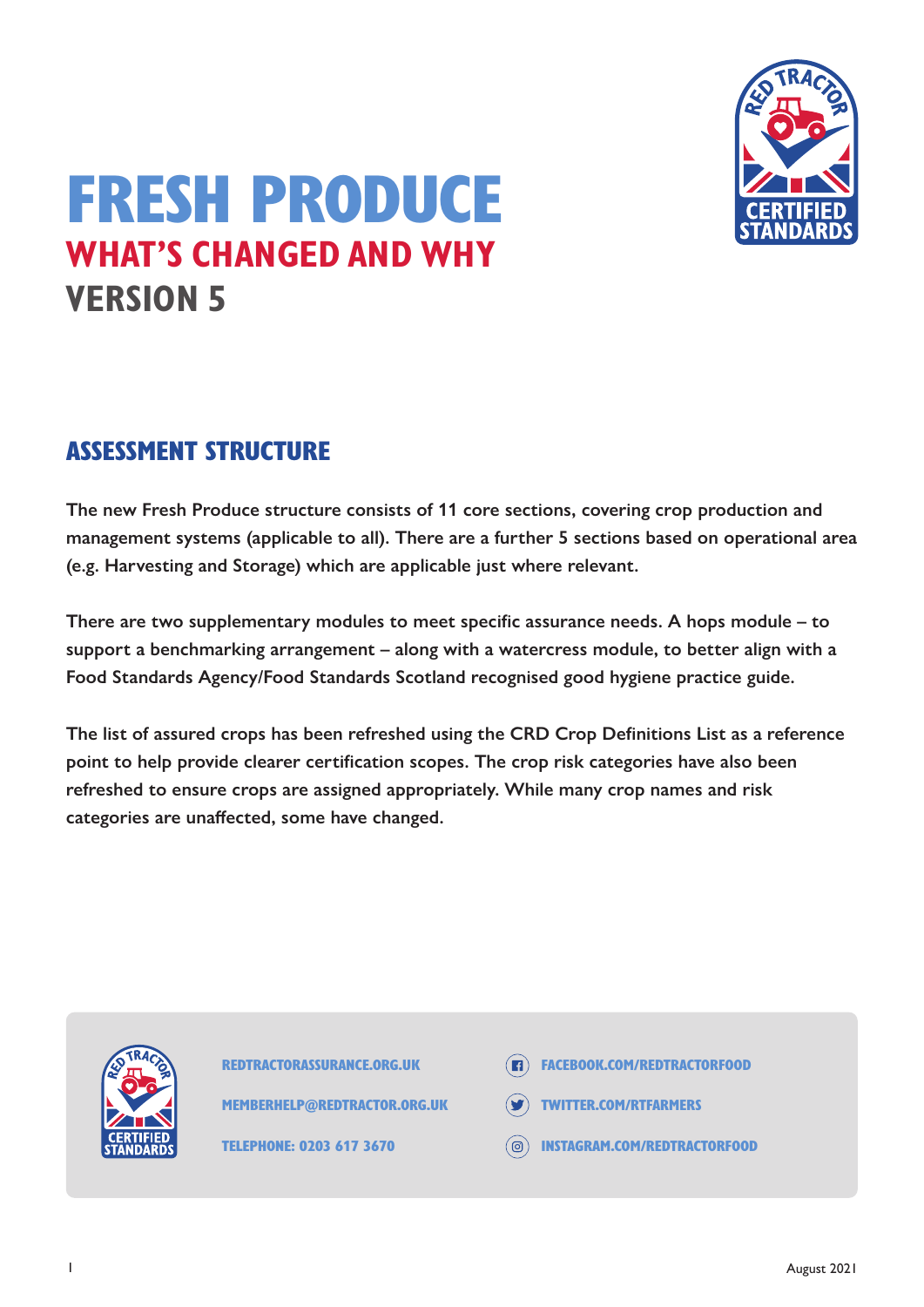### RISK ASSESSMENT



Effective Risk Assessment must keep pace with changes in process and new knowledge. Our standards have been updated to ensure that – for all crops that may be consumed raw – risk assessments are reviewed at least annually, and that this process is recorded. This will help ensure that Risk Assessments are reappraised thoroughly and remain up to date.



We know that some of the most significant risks for growers are associated with historic and adjacent land (or site) use. This is illustrated by recent issues in the US where investigation of STEC E. coli outbreaks affecting lettuce have identified proximity of livestock as the likely source of contamination. You will already be completing assessments on your production site. To better address these risks, we are strengthening expectations and providing greater clarity as to what should be included in this risk assessment, including preventative actions and frequent reviews.

### DOCUMENTS AND PROCEDURES

#### **DP.1**

Red Tractor's reputation is built on traceable, safe food production that has been farmed with care. Maintaining our reputation is crucial to everyone. We have introduced a new standard that requires the farm to present an acceptable and tidy appearance to the public. The external areas around buildings and farm entrances should be kept clear of rubbish, non-essential equipment and other debris. In addition, loose wire, scrap machinery, scrap metal, seed and fertiliser bags, PPP containers and disused tyres must be well managed. Good site management ultimately means that the risk to food safety, animal welfare or the environmental is minimised.

### PERSONNEL

After consultation with the GLAA and expert advice, we have made some simple changes to terminology and requirements. The agreement between labour provider and farm is now defined as a Service Level Agreement and will cover additional requirements, based on Best Practice guidance to ensure clear allocation of responsibilities between provider and farm.

**PL.9**

**PL.4**

Health and Safety on farm is a known and significant risk to the industry. Businesses must by law put first-aid provisions in place. Our standards now require that you have at least one trained first aider working in the business; you will be required to provide evidence of the training. This establishes a simple baseline for all members. Many members will already go further.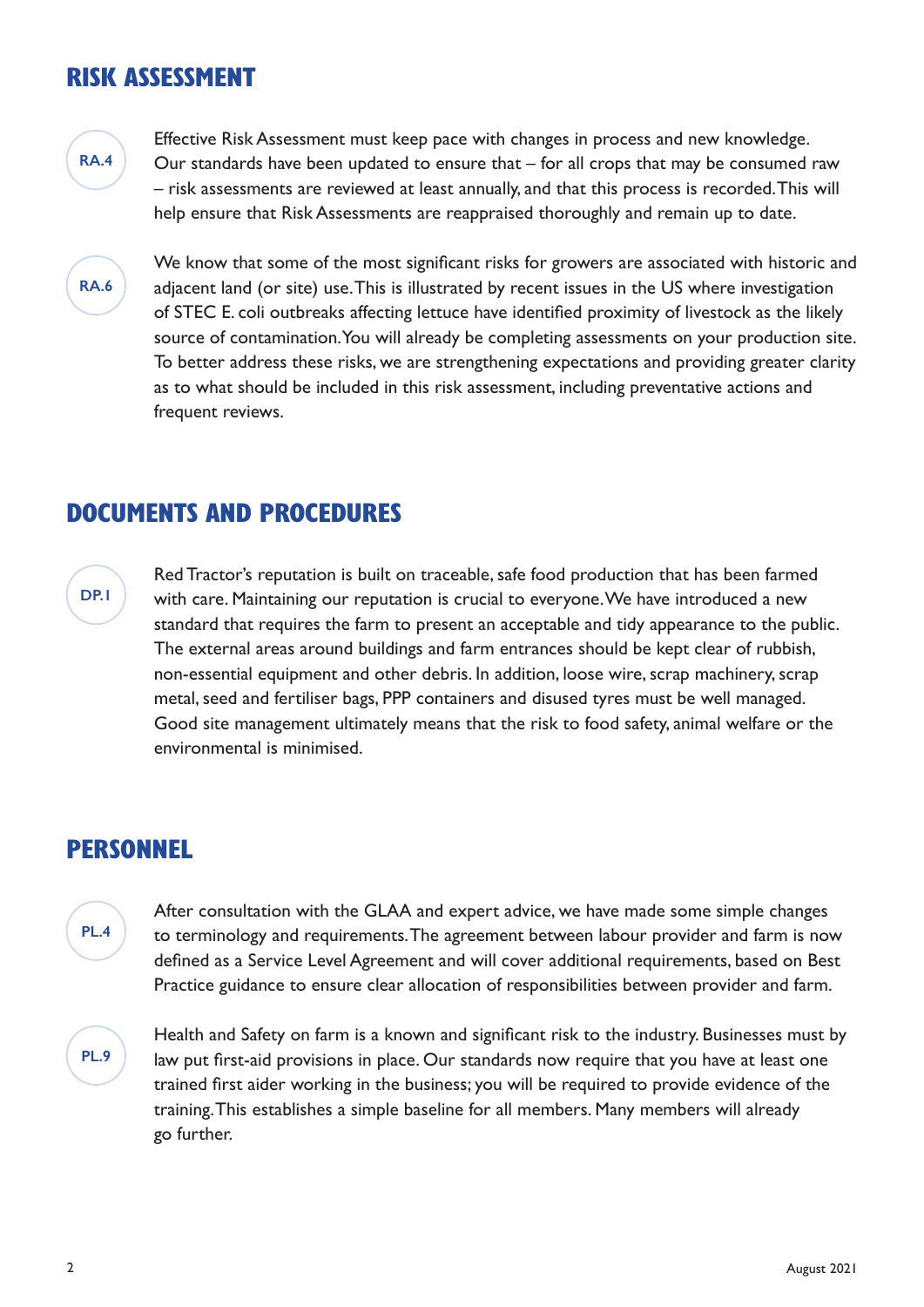### VERMIN CONTROL



Both pests and rodenticides present risks, either to produce or the environment. If pest control is managed in-house, for Fresh Produce we now require that the responsible person has received certified training. Our objective is to ensure that the pest control strategies you employ are underpinned by verifiable subject knowledge.



Biodiversity and food safety must co-exist. However, with the increasing prominence of biodiversity and the importance of food safety, this delicate balance becomes more important. Consequently, our current recommendation that precautionary measures are taken where appropriate to discourage pest and vermin activity in crops and cropping areas has been upgraded to a full standard.

### INTEGRATED PEST MANAGEMENT

**IM.5**

Pesticide residues in food are a frequent topic of concern for consumers and regulators. It is important that we have a robust framework for verification testing to show responsible use of Plant Protection Products as part of a broad, IPM strategy delivering safe and legal products for consumers. We are clarifying our expectations and setting a baseline of annual testing for each crop, regardless of whether testing is by you or by your customer (we have built-in the possibility for exceptions in very low risk situations).

#### **IM.6**

We have integrated some content formerly addressed within Crop Protocols into the new version of the Fresh Produce standards. Where maximum nitrate levels (for crop) apply for specific commodities (lettuce, spinach and rocket) to minimise potential chronic exposure risk to consumers, a testing requirement applies to verify growers are working within these parameters.

### THE ENVIRONMENT

**Making sure no chemical or physical contamination, pollution or spread of disease occurs on your farm is a crucial objective of Red Tractor standards.** 



Your list of stored PPPs must now be updated at least monthly. This strengthening of the standard will encourage good stock control and store management.

We know that mixing and handling of PPPs and filling of sprayers present some risks. We have added some additional elements, based on expert advice to better manage and mitigate these.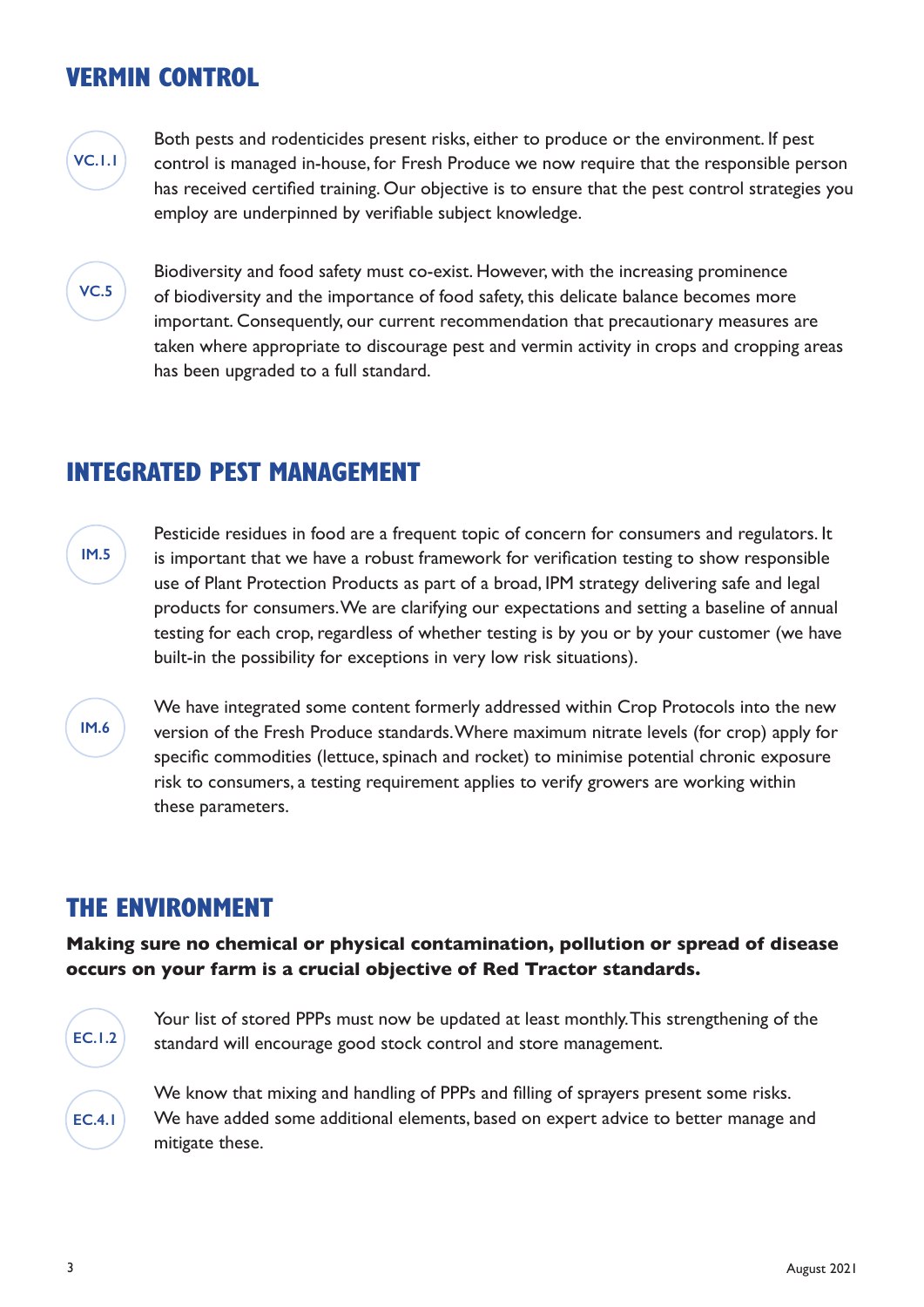If you apply granular nematicides, you will already be working in accordance with the Nematicide Stewardship Programme (NSP) Best Practice Protocol. We have updated our standards to reflect changes in the stewardship requirements, including full roll-out of the free to access e-learning for staff applying granular nematicides. This ensures hazards are managed responsibly and demonstrates that the industry is taking a proactive approach.



**EC.7.3**

Expert advice is a key tool in ensuring PPP use is always based on rational, informed guidance. Anyone making recommendations on PPP use must now be on the BASIS register – not just advisors.



As non-chemical control options increase and the number of conventional PPPs decline, it is important that our standards evolve to cover changes in practice. You are now required to keep records when you introduce biological controls.



You will already be making sure that any manufactured fertilisers, organic manures and other soil amendments are safe and suitable for use. We have made a change to allow some extra flexibility for grazing of sheep prior to growing Category 2 crops such as carrots, sweetcorn and some brassica crops. While food safety remains paramount, this will allow some improved flexibility for mixed rotations.



The management of crop waste is a key element of managing disease risk and was formerly covered in the Crop Protocols. For version 5, this has been incorporated into the core standards.

# IRRIGATION

**IG.1.2**

Microbiological suitability of irrigation water for use on produce is a key food safety control. Ensuring laboratories are accredited to perform the testing required ensures that the testing methods are robust and the results are credible. Formerly a recommendation, you are now required to provide evidence of laboratory accreditation.

# HARVESTING AND PRODUCE PACKING AND SITE OPERATIONS



You will already have procedures in place for reporting infectious diseases. We want to reduce the chance that workers returning from absence are reintroduced to food handling roles or work near co-workers while they pose a risk of contamination or transmission. Consequently, we have strengthened our expectations of the review of Return-to-Work questionnaires completed by workers returning after absence.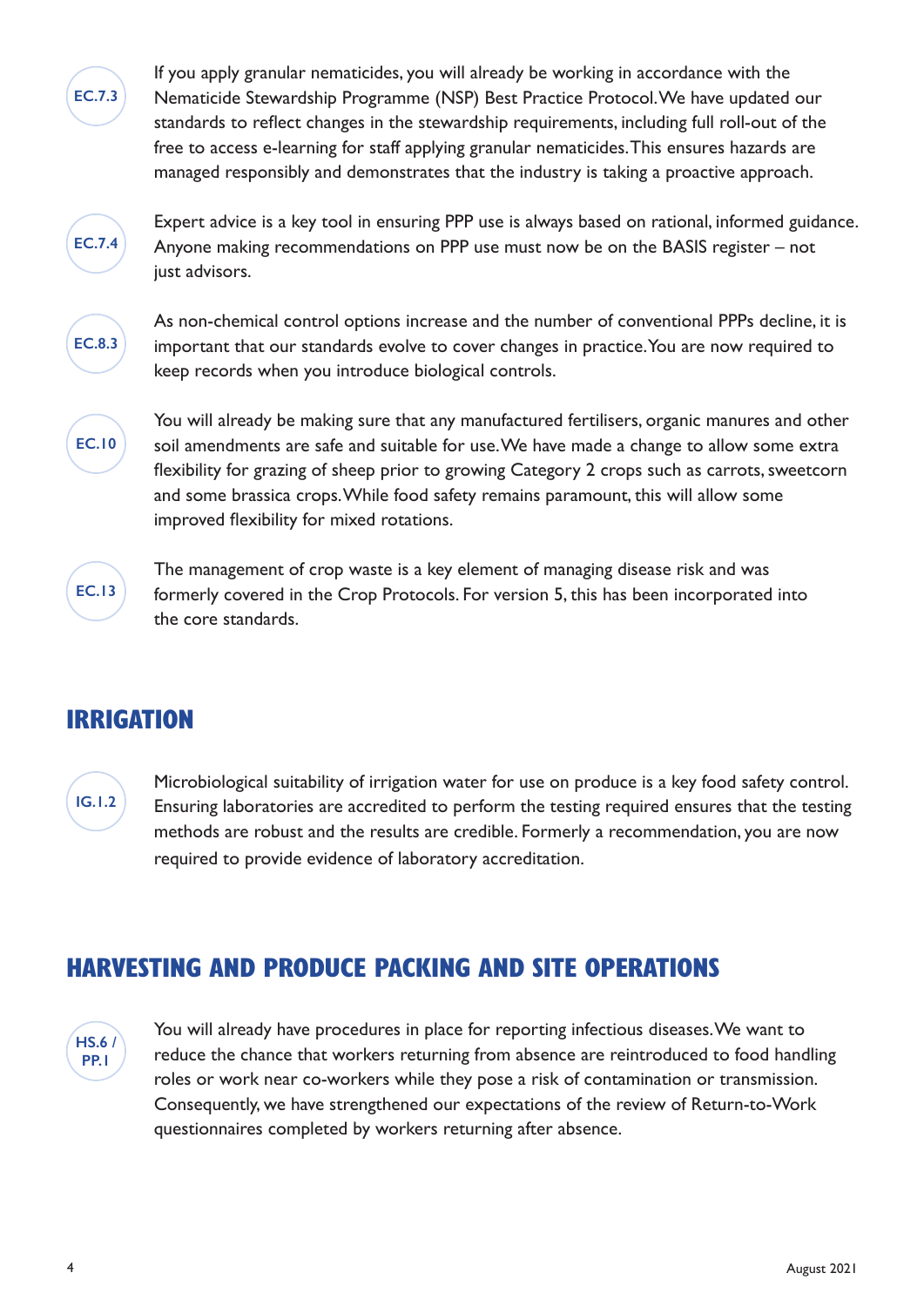

Daily start up checks are required for harvesting operations to ensure that any risks to products are identified and addressed. You will already be paying close attention to tools and knives; we are extending preventative controls to cover personnel and other equipment which may affect food safety.

### **STORAGE**

**ST.5 / ST.6**

You will already be managing storage areas in a way that protects product quality and food safety. We have updated and strengthened our expectations for management of PPPs used as storage treatments to ensure robust controls and reflect changes in practice. This includes the move away from CIPC as an active treatment but with ongoing consideration of legacy contamination risks by identifying stores where CIPC has historically been used.

### PROTECTED CROPPING

**PC.1**

There has been a lot of innovation and investment in the sector geared towards high-tech glasshouse and emerging production systems, e.g. hydroponics and vertical farming. We have spoken with subject experts and introduced new standards to introduce risk-based controls which address the emerging risks and also incorporate good practices in a proportionate, risk-based manner for more established, protected systems. Risks may include both food safety and/or disease management. You will need to define entrance controls for admitting workers and visitors to crop production areas.

**PC.2**

We have also introduced a requirement for risk-based cleaning programmes where there is a product contamination risk with record keeping for the highest risk crops.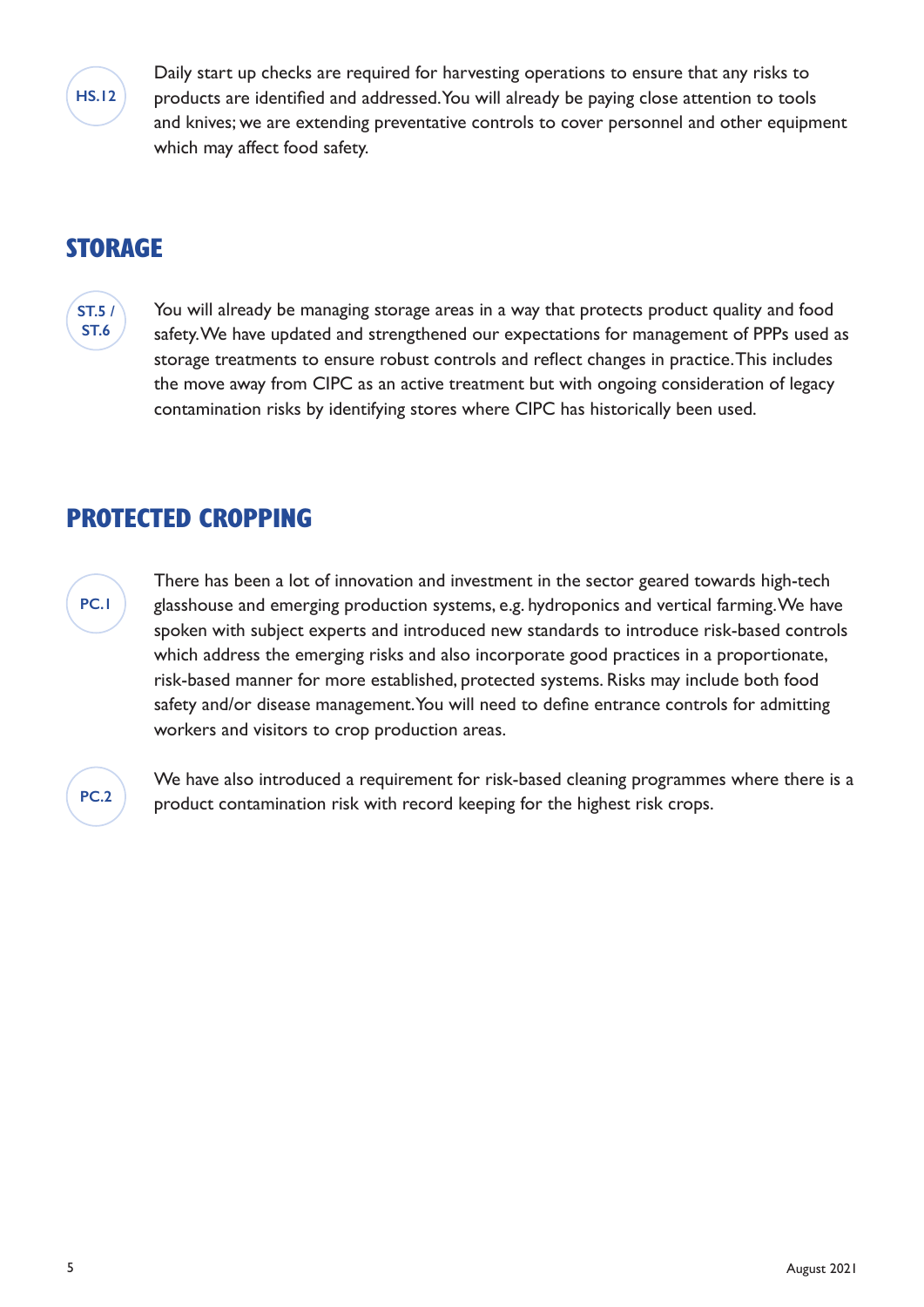# **CHECKLIST**

**We hope you find this checklist helpful. It is a quick reference list of what you need to do differently. The list covers only the changes within each standard - it is suggested that you refer to the full standard to ensure you comply fully. Those standards which have been revised to provide additional clarity, but do not require members to take different action, have not been listed below. New recommendations are not included.**

Record templates will be available before 1 November on: www.redtractorassurance.org.uk

| RA.I         | Does your Risk Assessment or a supplementary document identify all<br>preventative actions and include a Water Risk Assessment?                                                                              | <b>Yes</b> | <b>No</b> | N/A |
|--------------|--------------------------------------------------------------------------------------------------------------------------------------------------------------------------------------------------------------|------------|-----------|-----|
| <b>RA.3</b>  | If you use a HACCP based approach, are CCPs identified by documented<br>process, are responsible personnel trained and are you keeping CCP<br>process records?                                               | Yes        | No        | N/A |
| <b>RA.4</b>  | Do you review and record your risk assessment at least once a year?<br>Relevant for category 0-2 crops.                                                                                                      | Yes        | <b>No</b> | N/A |
| <b>RA.6</b>  | Do you risk assess all crop production sites (fields and other) and review<br>these assessments at least annually?                                                                                           | Yes        | No        | N/A |
| <b>RA.8</b>  | Do you complete regular Internal Audits of preventative actions? Relevant for<br>category 0-2 crops.                                                                                                         | <b>Yes</b> | <b>No</b> | N/A |
| DP.I         | Does your farm present an acceptable and tidy appearance to the public?                                                                                                                                      | Yes        | No        | N/A |
| <b>DP.2</b>  | Does you Contingency/ Emergency Plan include actions to be taken in event<br>of: fire, power cuts, extreme weather, pollution incident, incidents affecting<br>food safety or legality?                      | Yes        | <b>No</b> | N/A |
| <b>PL.3</b>  | Is implementation of refresher training (where required) recorded on<br>training record?                                                                                                                     | Yes        | <b>No</b> | N/A |
| <b>PL.4</b>  | Do you have a Service Level Agreement in place with any labour agency used<br>and evidence of a valid GLAA licence?                                                                                          | Yes        | <b>No</b> | N/A |
| <b>PL.6</b>  | If you provide temporary, on-site accommodation, do you have inspection/<br>maintenance records for electric and gas installations and is heating provided<br>if used between October and March?             | Yes        | No        | N/A |
| <b>PL.8</b>  | If you have 5 or more employees, do you complete documented Health &<br>Safety meetings?                                                                                                                     | Yes        | <b>No</b> | N/A |
| <b>PL.9</b>  | Do you have at least one trained first aider working in the business?                                                                                                                                        | Yes        | No        | N/A |
| <b>PL.12</b> | Do you complete COSHH assessments for all hazardous substances?                                                                                                                                              | <b>Yes</b> | <b>No</b> | N/A |
| <b>PL.13</b> | Have you offered health checks to workers applying PPPs if a need is<br>identified within your COSHH assessments?                                                                                            | Yes        | No        | N/A |
| <b>VC.1</b>  | Have you ensured there is no build-up of vegetation close to farm structures<br>that could harbour vermin and that site surveys are completed at least<br>quarterly (in-house or by an external contractor)? | Yes        | <b>No</b> | N/A |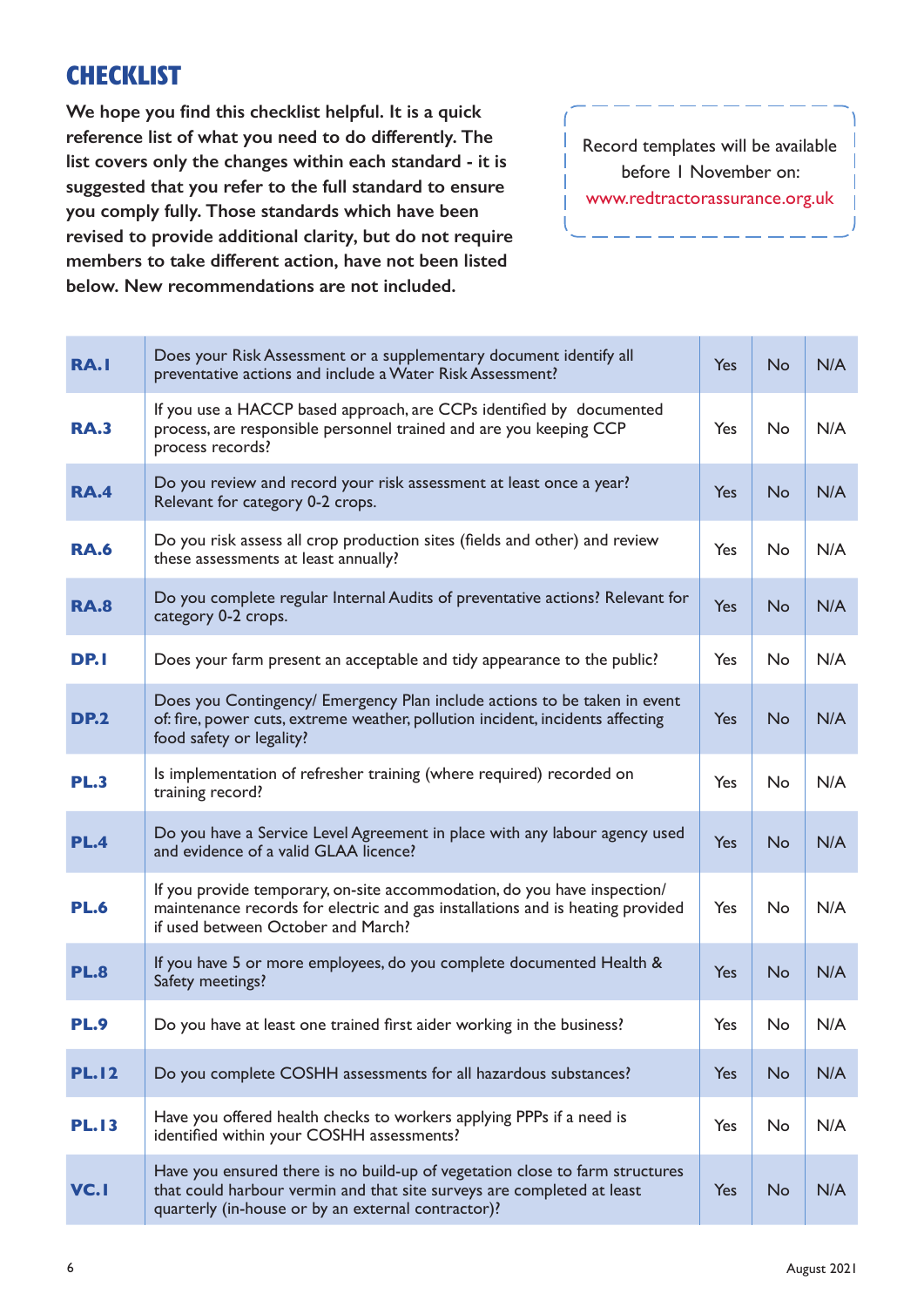| <b>VC.I.I</b>                                 | If pest control is managed in-house has your responsible person received<br>certified training?                                                                                             | Yes        | No        | N/A |
|-----------------------------------------------|---------------------------------------------------------------------------------------------------------------------------------------------------------------------------------------------|------------|-----------|-----|
| <b>VC.2</b>                                   | Does any permanent baiting meet the conditions set out in the standard<br>and guidance?                                                                                                     | Yes        | <b>No</b> | N/A |
| <b>VC.5</b>                                   | Where appropriate, do you take precautionary measures to discourage pest<br>and vermin activity in crops and cropping areas?                                                                | Yes        | No        | N/A |
| <b>IM.5</b>                                   | Do you have annual pesticide residue tests available for each crop?                                                                                                                         | Yes        | No        | N/A |
| <b>IM.6</b>                                   | Is nitrate concentration (for crop) considered in your risk assessment if you<br>grow lettuce, spinach or rocket? Are product testing requirements defined<br>and implemented?              | Yes        | <b>No</b> | N/A |
| <b>SM.6</b>                                   | If you grow crops in substrates other than soil or water, are the substrates<br>traceable and (for category 0 and 1 crops) are you considering micro risk<br>and testing where appropriate? | Yes        | <b>No</b> | N/A |
| EC.I                                          | Are you familiar and compliant with all fertiliser and manure storage controls<br>set out in this standard?                                                                                 | Yes        | <b>No</b> | N/A |
| <b>EC.I.I</b>                                 | Are you familiar and compliant with all PPP store controls set out in<br>this standard?                                                                                                     | Yes        | No        | N/A |
| <b>EC.1.2</b>                                 | Is your list of stored PPPs updated at least once per month?                                                                                                                                | Yes        | No        | N/A |
| <b>EC.3</b>                                   | Are you familiar and compliant with all nitrogen based fertiliser storage<br>controls set out in this standard?                                                                             | Yes        | <b>No</b> | N/A |
| <b>EC.4</b>                                   | Can you trace deliveries of PPPs back to supplier?                                                                                                                                          | Yes        | No        | N/A |
| <b>EC.4.1</b>                                 | Are you managing risks from sprayer filling?                                                                                                                                                | <b>Yes</b> | No        | N/A |
| <b>EC.7</b>                                   | Are any air-blast sprayers NSTS tested annually?                                                                                                                                            | Yes        | No        | N/A |
| <b>EC.7.3</b>                                 | Have all staff applying granular nematicide completed ARTIS e-learning?                                                                                                                     | Yes        | No        | N/A |
| <b>EC.7.4</b>                                 | Do you have the name and BASIS registration number of the anyone making<br>recommendations on your PPP use?                                                                                 | Yes        | No        | N/A |
| <b>EC.8</b>                                   | Do PPP records cover all relevant applications and identify first permissible<br>harvest date (where applicable)?                                                                           | <b>Yes</b> | <b>No</b> | N/A |
| <b>EC.8.3</b>                                 | Do you have record keeping systems for the introduction of<br>biological controls?                                                                                                          | Yes        | No        | N/A |
| <b>EC.13</b>                                  | Have you got records to demonstrate responsible waste management<br>practices have been adopted?                                                                                            | Yes        | <b>No</b> | N/A |
| IG.1.2 &<br><b>PP.10 &amp;</b><br><b>PW.2</b> | Do you have evidence of accreditation for the laboratory used for<br>microbiological testing of water?                                                                                      | Yes        | No        | N/A |
| GM.I                                          | Have you requested a Red Tractor derogation for any GM crops?                                                                                                                               | Yes        | No        | N/A |
| <b>HS.I &amp;</b><br><b>PP.1</b>              | Does your hygiene policy restrict nail varnish and vaping in operational areas?                                                                                                             | Yes        | No        | N/A |